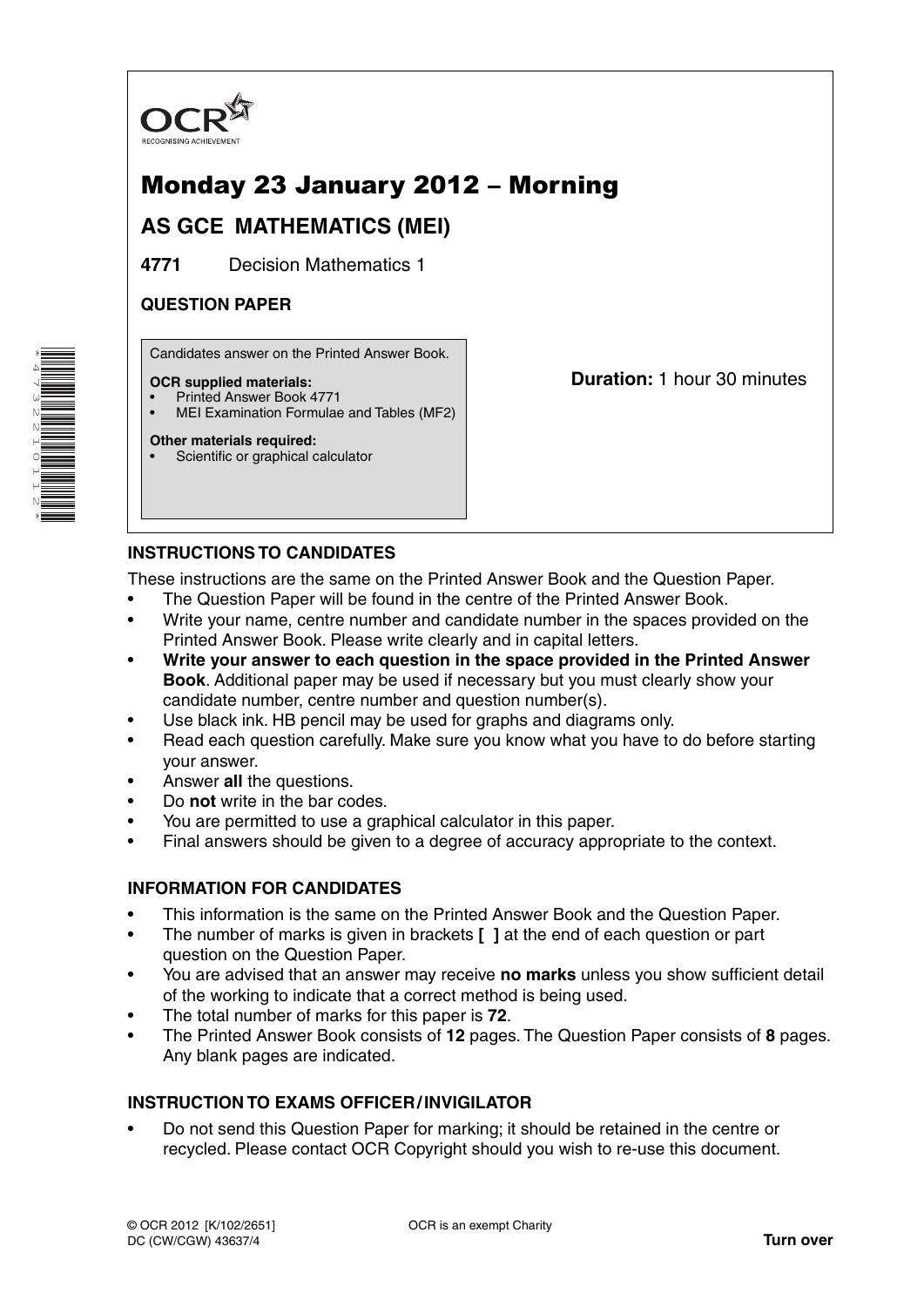#### **Section A** (24 marks)

**1** A graph is obtained from a solid by producing a vertex for each exterior face. Vertices in the graph are connected if their corresponding faces in the original solid share an edge. The diagram shows a solid followed by its graph. The solid is made up of two cubes stacked one on top of the other. This solid has 10 exterior faces, which correspond to the 10 vertices in the graph. (Note that in this question it is the exterior faces of the cubes that are being counted.)



 **(i)** Draw the graph for a cube. **[4]**

 **(ii)** Obtain the number of vertices and the number of edges for the graph of three cubes stacked on top of each other. **[4]**

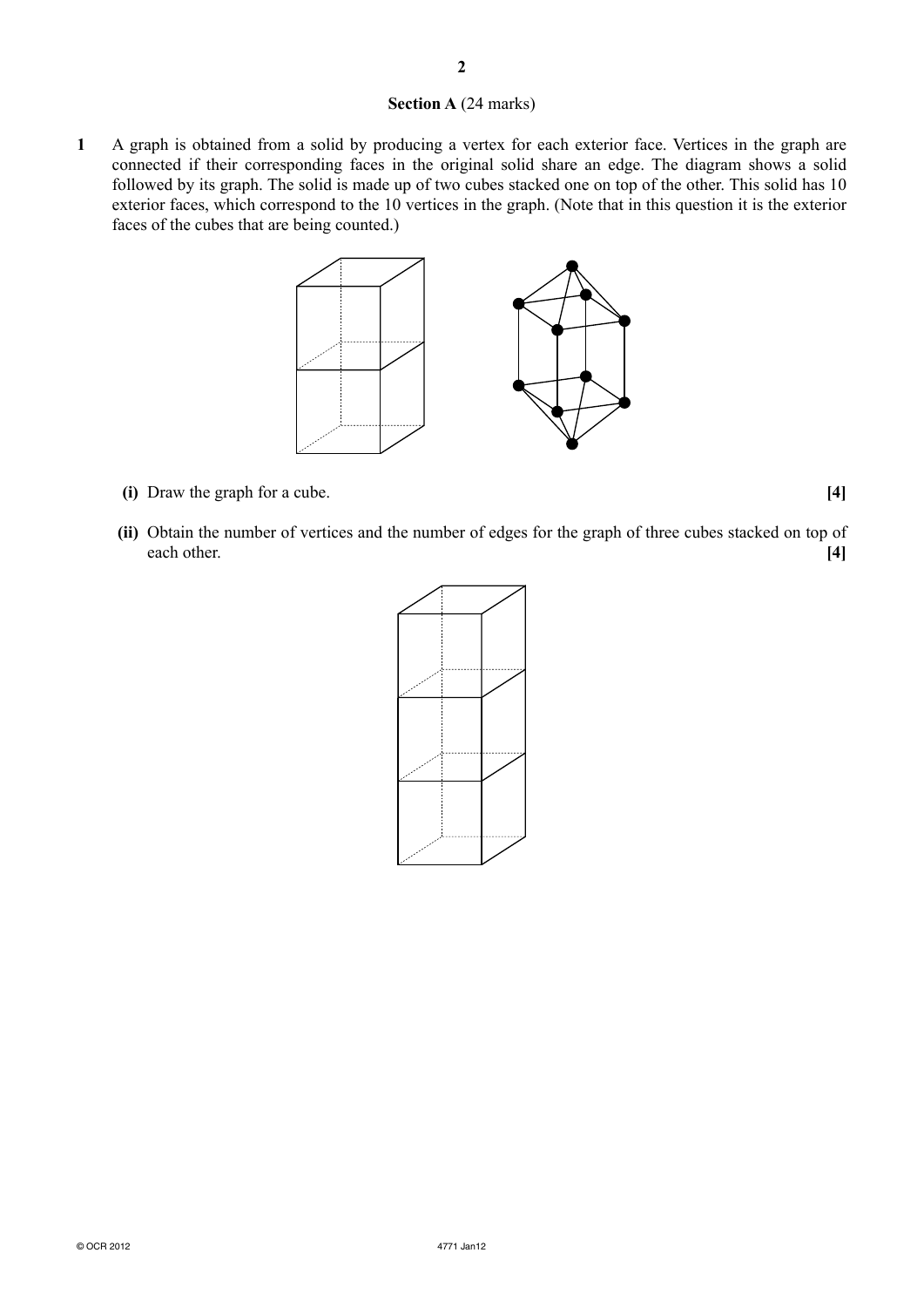**2** The following is called the '1089' algorithm. In steps 1 to 4 numbers are to be written with exactly three digits; for example 42 is written as 042.

| Choose a 3-digit number, with no digit being repeated.<br>Step 1 |                                                                                                                            |       |
|------------------------------------------------------------------|----------------------------------------------------------------------------------------------------------------------------|-------|
| Step 2                                                           | Form a new number by reversing the order of the three digits.                                                              |       |
| Step 3                                                           | Subtract the smaller number from the larger and call the difference D. If the two<br>numbers are the same then $D = 000$ . |       |
| Step 4                                                           | Form a new number by reversing the order of the three digits of D, and call it R.                                          |       |
| Step 5                                                           | Find the sum of D and R.                                                                                                   |       |
|                                                                  | (i) Apply the algorithm, choosing 427 for your 3-digit number, and showing all of the steps.                               | $[4]$ |
|                                                                  | (ii) Apply the algorithm to a 3-digit number of your choice, showing all of the steps.                                     | $[2]$ |

- **(iii)** Investigate what happens if digits may be repeated in the 3-digit number in step 1. **[2]**
- **3** Solve the following LP problem graphically.

Maximise  $2x + 3y$ subject to  $x + y \le 11$  $3x + 5y \le 39$  $x + 6y \le 39.$  [8]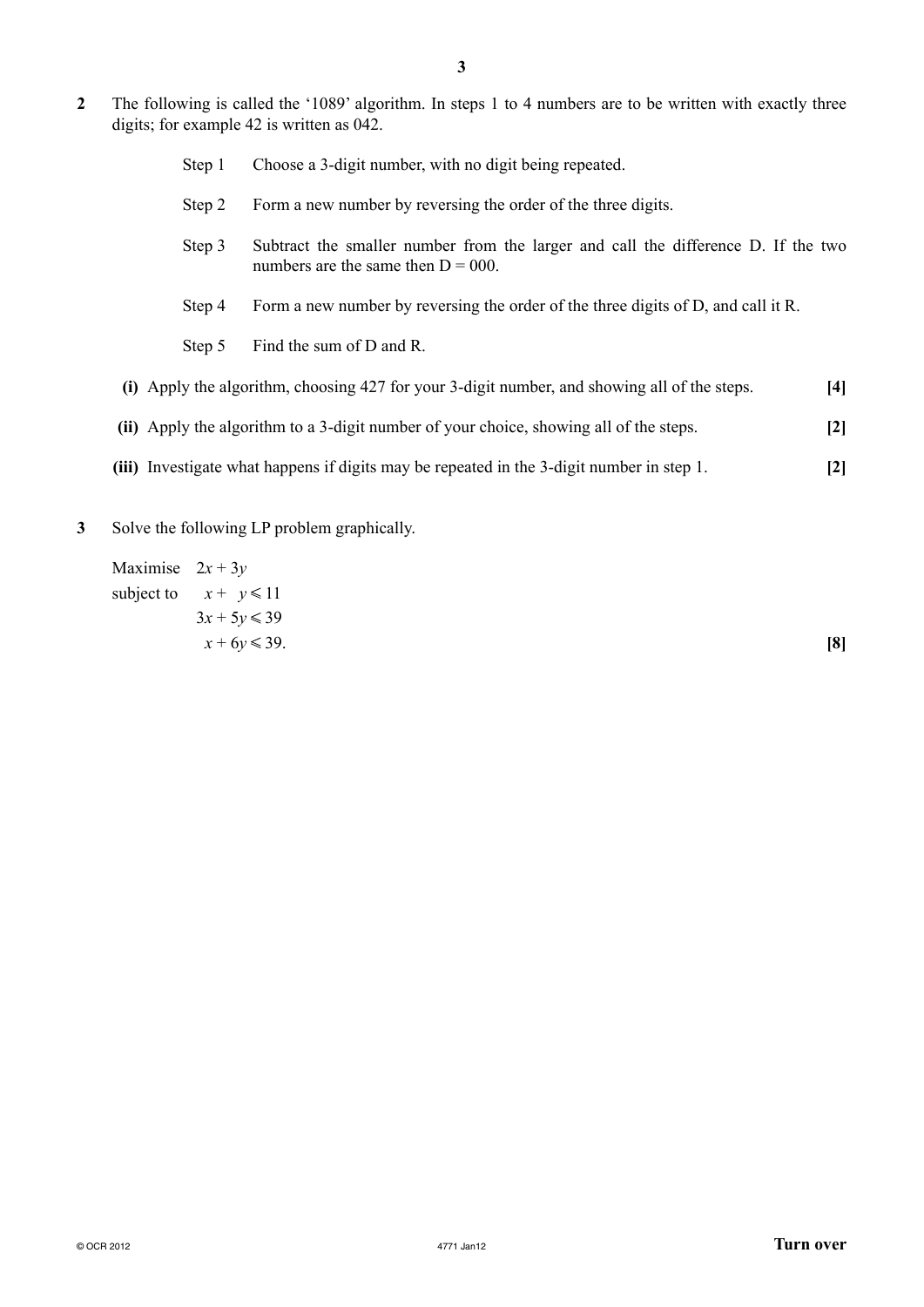#### **Section B** (48 marks)

|               | А  | B | $\mathcal{C}$  | D            | E | F              | G |
|---------------|----|---|----------------|--------------|---|----------------|---|
| A             |    |   | $\mathfrak{D}$ | $\mathbf{3}$ |   |                |   |
| B             |    |   |                |              |   |                |   |
| $\mathcal{C}$ | 2  |   |                |              |   |                |   |
| D             | -2 |   |                |              |   | $\overline{2}$ |   |
| E             |    |   |                |              |   |                |   |
| F             |    |   |                | 2            |   |                |   |
| G             |    |   |                |              |   |                |   |

**4** The table defines a network in which the numbers represent lengths.

- **(i)** Draw the network. **[3]**
- **(ii)** Use Dijkstra's algorithm to find the shortest paths from A to each of the other vertices. Give the paths and their lengths. **[6]**
- **(iii)** Draw a new network containing all of the edges in your shortest paths, and find the total length of the edges in this network. **[2]**
- **(iv)** Find a minimum connector for the original network, draw it, and give the total length of its edges. **[4]**
- **(v)** Explain why the method defined by parts **(i)**, **(ii)** and **(iii)** does not always give a minimum connector. **[1]**
- **5** Five gifts are to be distributed among five people, A, B, C, D and E. The gifts are labelled from 1 to 5. Each gift is allocated randomly to one of the five people. A person can receive more than one gift.
	- **(i)** Use one-digit random numbers to simulate this process. One-digit random numbers are provided in your answer book.

Explain how your simulation works.

| Produce a table, showing how many gifts each person receives.                                              | 16 I              |
|------------------------------------------------------------------------------------------------------------|-------------------|
| (ii) Carry out four more simulations showing, in each case, how many gifts each person receives.           | $\lceil 2 \rceil$ |
| (iii) Use your simulation to estimate the probabilities of a person receiving $0, 1, 2, 3, 4$ and 5 gifts. | $\vert 5 \vert$   |

 **(iv)** Describe what you would have to do differently if there were six people and six gifts. **[3]**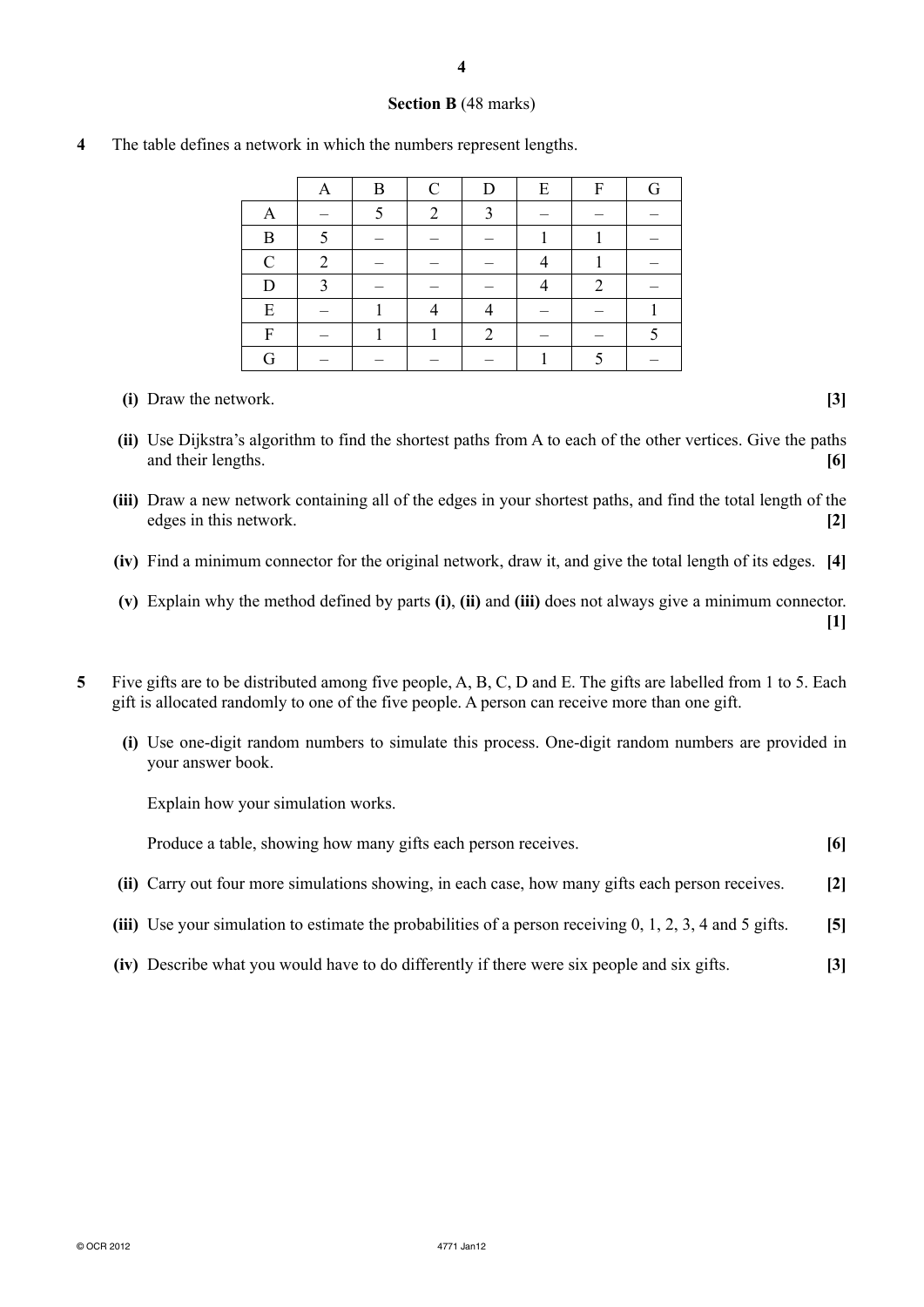|               | Task                        | Duration<br>(seconds) | Immediate<br>predecessors |
|---------------|-----------------------------|-----------------------|---------------------------|
| B             | get out bowl and implements | 10                    |                           |
| I             | get out ingredients         | 10                    |                           |
| L             | chop lettuce                | 15                    | B, I                      |
| W             | wash tomatoes and celery    | 25                    | B, I                      |
| T             | chop tomatoes               | 15                    | W                         |
| $\mathcal{C}$ | chop celery                 | 10                    | W                         |
| P             | peel apple                  | 20                    | B, I                      |
| A             | chop apple                  | 10                    | P                         |
|               | dress salad                 | 10                    | L, T, C, A                |

**6** The table shows the tasks involved in making a salad, their durations and their precedences.

 **(i)** Draw an activity on arc network for these activities. **[5]**

- **(ii)** Mark on your diagram the early and late times for each event. Give the minimum completion time and the critical activities. **[6]**
- **(iii)** Given that each task can only be done by one person, how many people are needed to prepare the salad in the minimum time?

| What is the minimum time required to prepare the salad if only one person is available? | $[2]$ |
|-----------------------------------------------------------------------------------------|-------|
|                                                                                         |       |

 **(iv)** Show how two people can prepare the salad as quickly as possible. **[3]**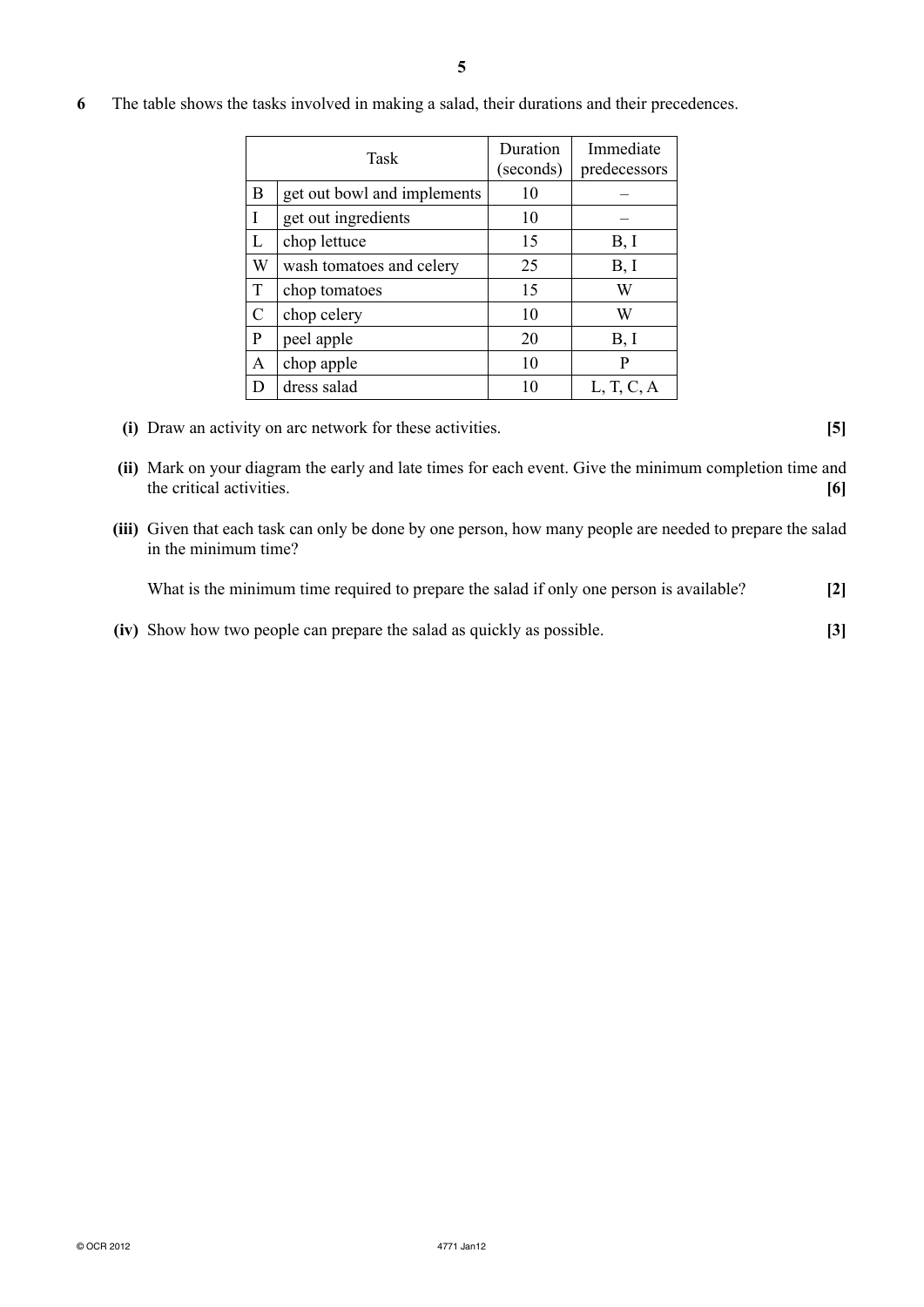#### **BLANK PAGE**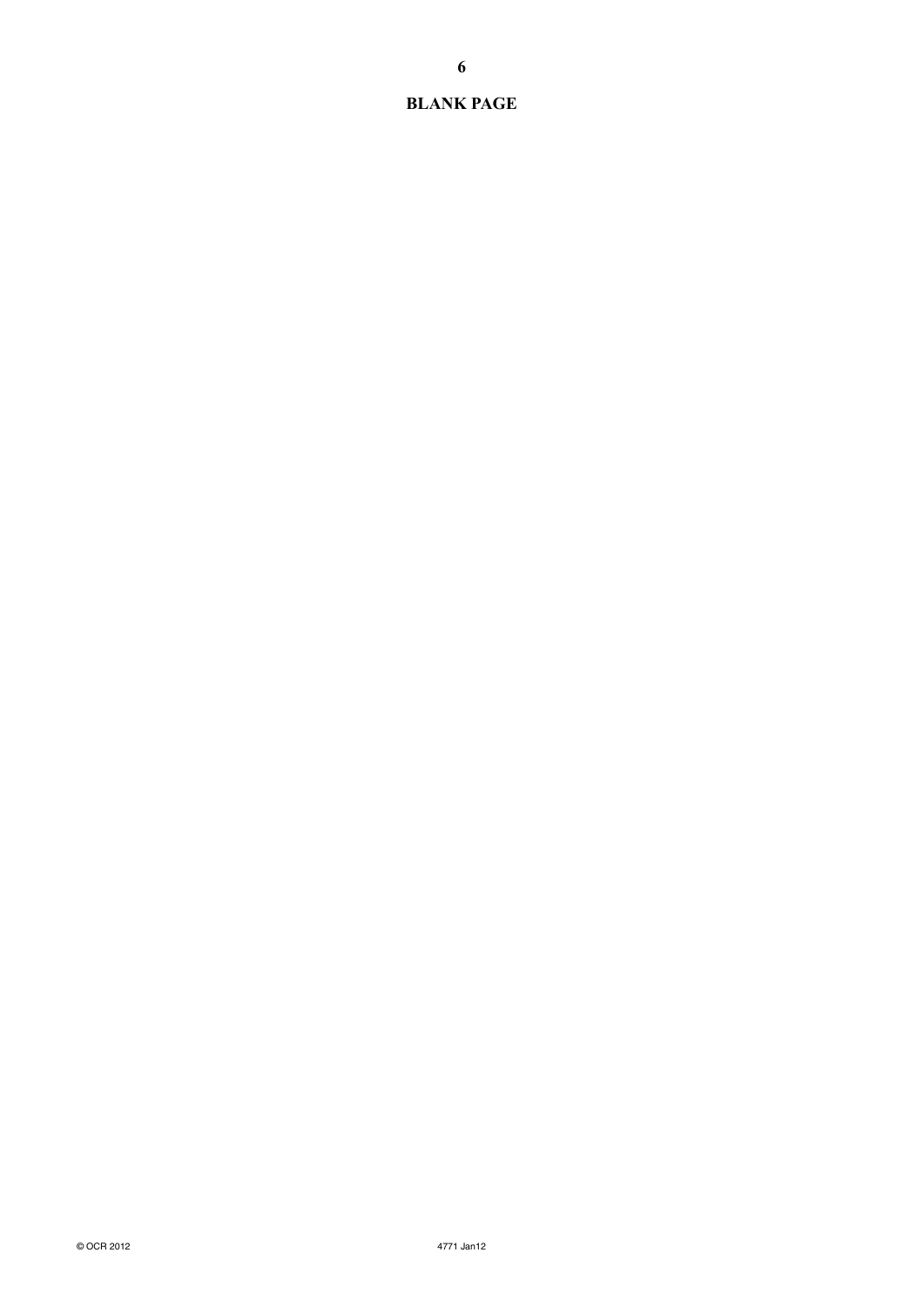#### **BLANK PAGE**